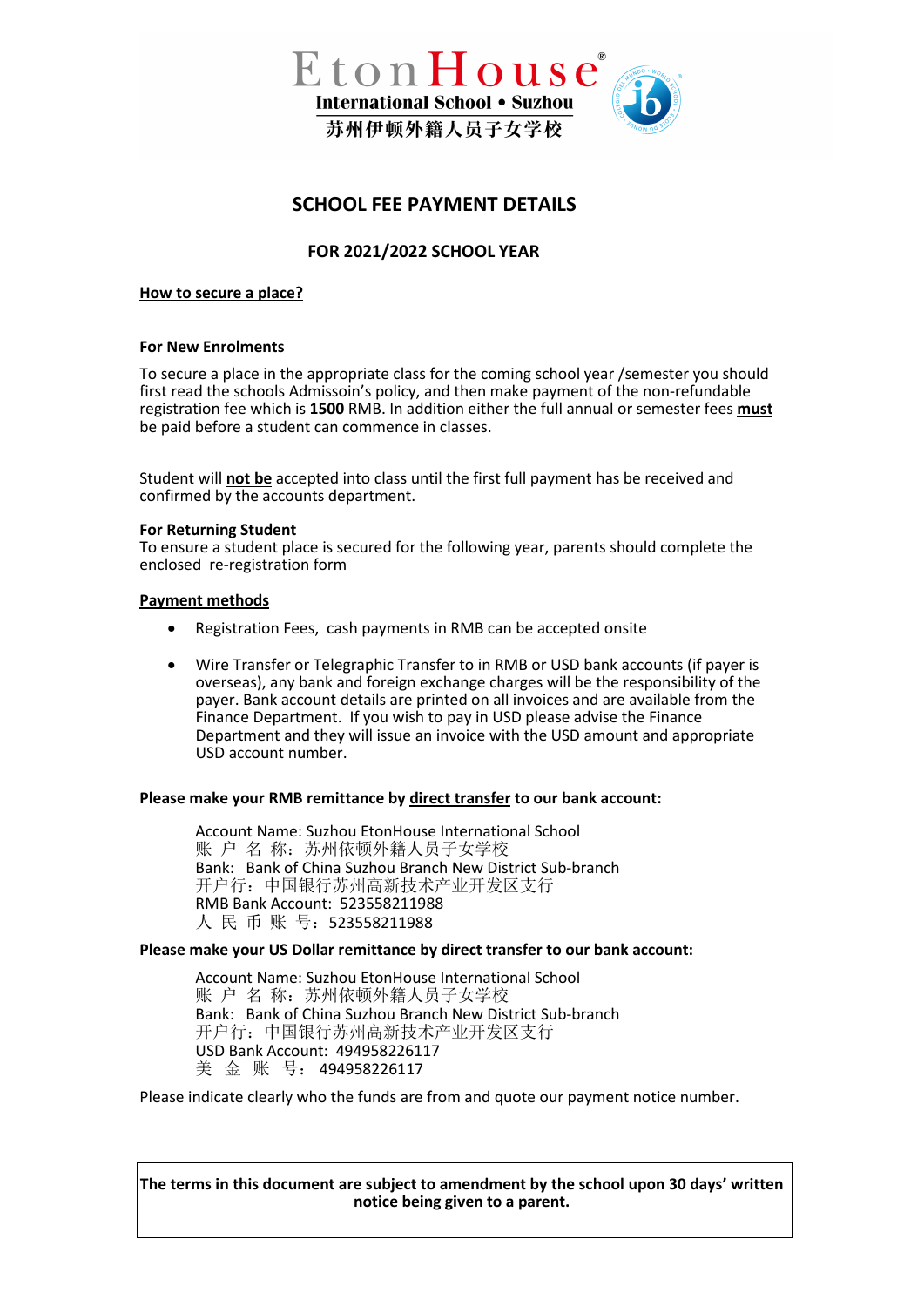

# **TUITION FEES FOR 2021/2022 SCHOOL YEAR**

| <b>Year Level</b> | <b>Per Installment - Tuition</b> | <b>Annual Tuition Fees</b> |
|-------------------|----------------------------------|----------------------------|
|                   | <b>Fees</b>                      |                            |
| Nursery           | 62,500                           | 125,000                    |
| Reception         | 65,500                           | 131,000                    |
| Year $1-6$        | 86,000                           | 172,000                    |
| Year $7-9$        | 91,500                           | 183,000                    |
| Year $10 - 11$    | 94,500                           | 189,000                    |
| Year 12 – 13      | 100,000                          | 200,000                    |

*- All prices are quoted in RMB. Payment is to be made for the entire year or in two installments*

- *Fees are subject to our terms and conditions*

*- Any foreign exchange shortfall shall be carried forward to the next invoice*

#### **TUITION FEES**

**The annual fee and first instalment is due on or before 17th June 2021. The second instalment is due on or before 17th Decemeber 2022.**

#### **OTHER FEES**

#### **Registration Fee**

A **non-refundable** registration fee of **RMB 1,500** is required for new students enrolling at EtonHouse International School.

#### **Deposit Fee**

A one-time refundable deposit of RMB 15,000 is required for all new students enrolling at EtonHouse International School. This will be invoiced and due **with the tuition fees**. This deposit is refundable upon leaving the school once the proper notification and clearance is granted. Students **can not** commence classes before the deposit fee is paid.

#### **Uniform Fee**

The cost of the school uniform is **not included** in the tuition fee, and is a requirement for admission to the school

#### **1,470rmb/set for Nursery/Reception 1,670rmb/set for Year 1 to Year 13**

#### **Note:**

Returning students are **not required** to pay the full uniform fee and may purchase single item as required.

# **School Meals**

The cost of the school meals is **not included** in the tuition fee. **5,800rmb/year/student**

#### **Bus Fee**

The cost of bus transportation is **not included** in the tuition fee .If transportation to and from school is required and available, the following rates apply:

| Area       | Annual    | per semester |
|------------|-----------|--------------|
| <b>SND</b> | 7.000rmb  | 3,500rmb     |
| <b>SIP</b> | 10,200rmb | 5.100rmb     |
| Wuxi       | 11,500rmb | 5,750rmb     |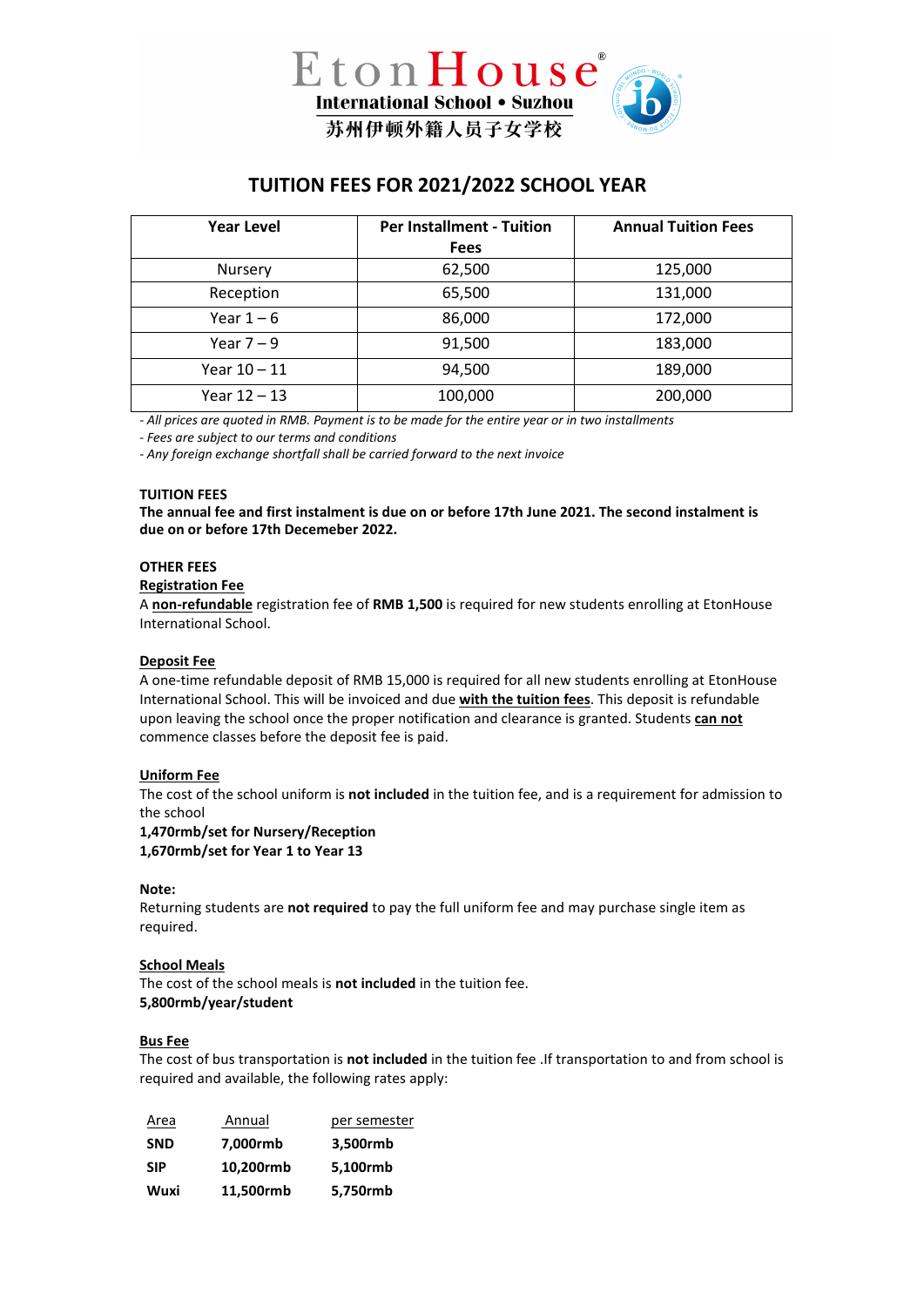

Provision of transportation services for other areas shall be at the school's discretion at rates to be separately discussed.

# **DISCOUNT POLICIES**

1.Sibling discounts are available with prior approval from the Principal. \*Discount applies only to tuition fees and not to bus, uniform or meals fees.

# **Sibling discount (Only when siblings are attending the school during the same period)**

- 10% on 2nd child
- 15% on 3rd and subsequence children

2.Corporate discounts are **ONLY** approved by the Board of Directors and can not be combined with any other discount/offer.

#### **WITHDRAWAL AND REFUND POLICY**

Please refer to Terms and Conditions Governing Enrolment and Admission.

# **LATE PAYMENT OF FEES**

Please be advised that fee arrears (fees that are paid after the due date on your fee statement) will incur a 5% late fee.

#### **TRIPS/ ACTIVITES**

The cost of transport , accomodation meals etc for field trips, camps, excursions and enrichment activities away from the school campus, **are not included** in tuition fees. These charges are billed separately.

# **REGISTRATION**

Please bring the original of all requested documents. The School will make copies as necessary.

- **Registration Form**
- Terms and Conditions
- **Parents' Passport**
- Child's Passport
- Child's Visa
- Child's Immunization Record a copy
- 2 passport-sized photographs of the child
- School report for the last 2 years

Registration forms may be obtained from the Schools or downloaded from the EtonHouse website. Upon registration, your child will be allotted a class and a date of commencement, or be placed on the EtonHouse waiting list. Before your child begins at EtonHouse, confirmation will be sent to you. We will be happy to show you and your family around EtonHouse, introduce you to the staff and explain as much as possible to your child.

Regulations from the "Measures of the People's Republic China for the Management of Invoices".

Please take note of the following rules which apply to how we issue title on tuition fee fapiao.

- For tuition fee transferred by parents to the school bank, the fapiao title will be the name of student
- For tuition fee transfer by a company to the school bank, the fapiao title will be the company name.
- For tuition fee that are paid partly by parents and partly by company, two separate fapiao will be issued. One with the title will be the company name and one with title will be the name of students.
- We can no longer issue fapiao in parents name.